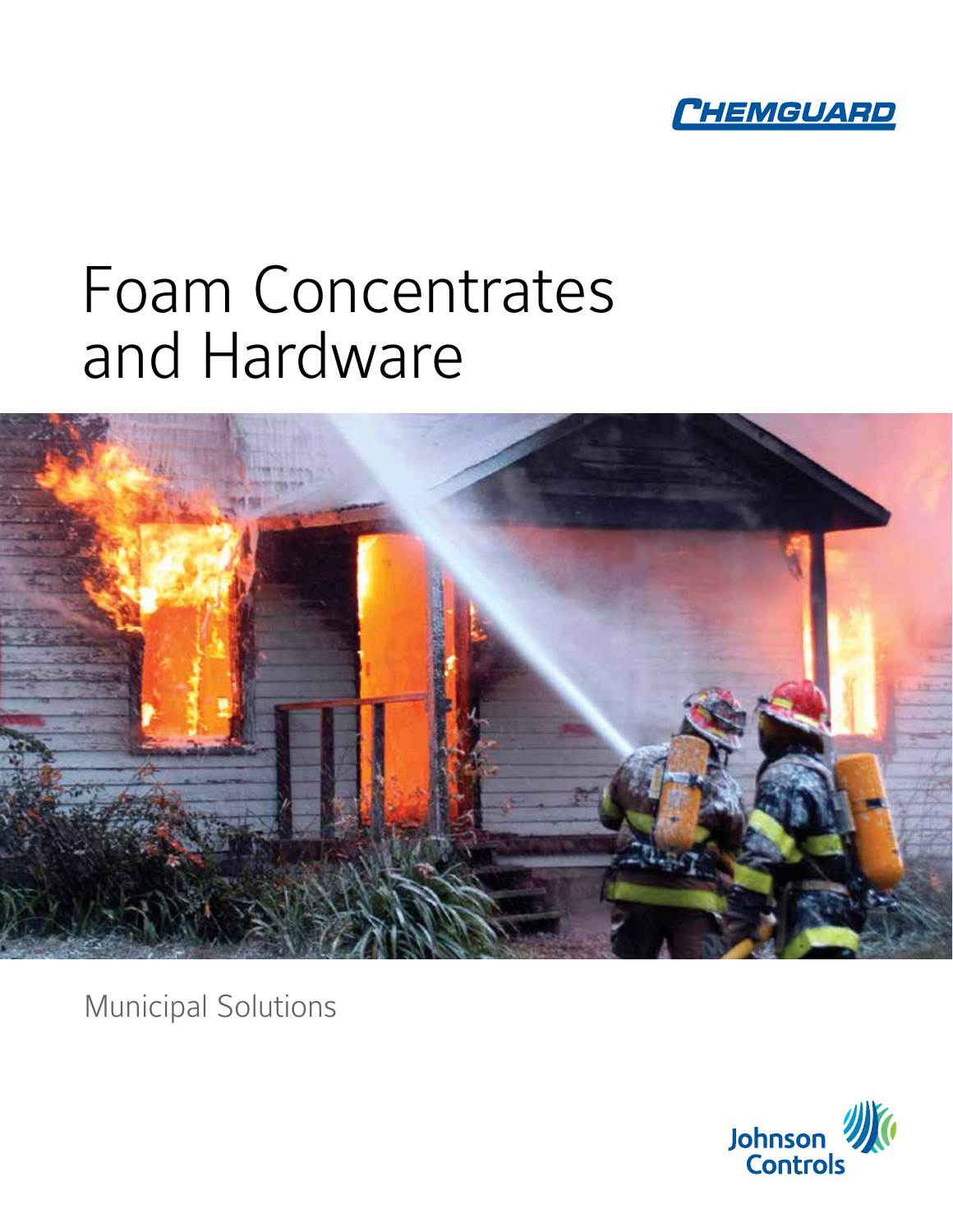

#### About CHEMGUARD Products

CHEMGUARD products have served the global firefighting industry for decades with high-quality, field-proven products, expert technical service, innovative R&D, and customized solutions for challenging fire hazards. The CHEMGUARD portfolio includes firefighting foam concentrates and annual testing service, dry chemicals, foam system hardware, and emergency fire response equipment.

## Foam Concentrates and Dry Chemicals

The CHEMGUARD foam concentrate product line is formulated and 3rd-party tested to meet a wide range of firefighting challenges, including special hazards in the industrial, marine, aviation, mining, municipal, petrochemical, and transportation industries. Our foam concentrates are manufactured in ISO 9001:2008 certified facilities and are subject to stringent quality controls, from incoming raw materials inspection to finished product testing. The CHEMGUARD product line includes AFFF, AR-AFFF, Class B/A, Class A wetting agents, high-expansion, fluoroprotein, and training foam concentrates.

Periodic concentrate testing is required to check physical properties and fire suppression performance. Accordingly, Johnson Controls Foam Analytical Services offers concentrate sample analysis for a nominal fee as an integral part of CHEMGUARD customer support.



#### Class B/A

CHEMGUARD Class B/A foam concentrate provides true, firefighting effectiveness for both Class A and Class B type fires. Unlike most Class A foam concentrates, this foam offers both an NFPA-18 Wetting Agent rating (for Class A and Class B fuels) and a UL-162, Class B hydrocarbon fuel listing. This product provides the flexible, dual functionality of a Class A foam plus an AFFF concentrate.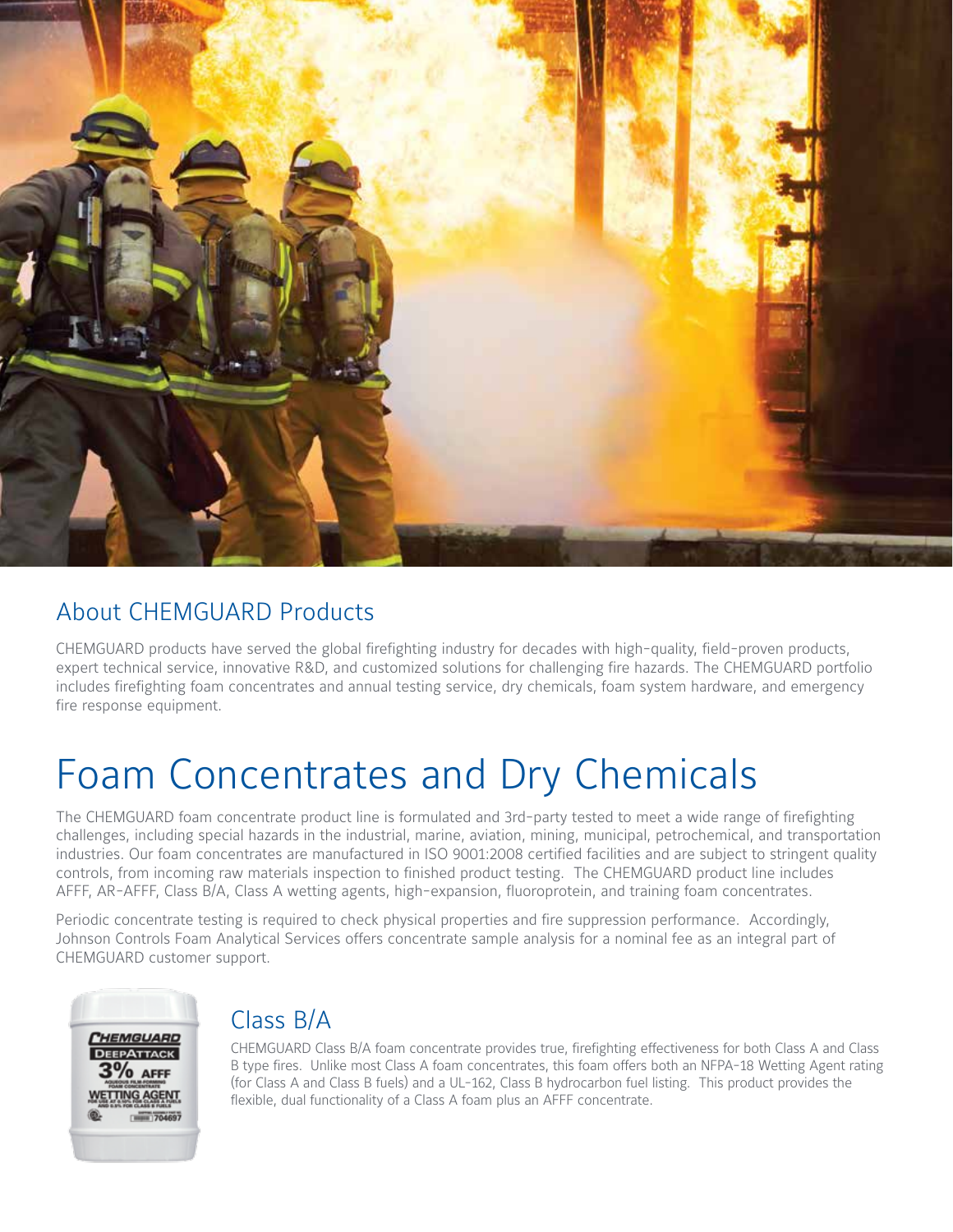

#### AFFF

CHEMGUARD Aqueous Film-Forming Foam (AFFF) Concentrates combine fluoro- and hydrocarbon-surfactant technologies to provide fire and vapor suppression for Class B hydrocarbon fuel fires. AFFF foam solutions utilize three suppression mechanisms for rapid fire knockdown and burnback resistance: 1) The foam blanket blocks oxygen supply to the fuel. 2) Liquid drains from the foam blanket and forms an aqueous film that suppresses fuel vapor and seals the fuel surface. 3) The water content of the foam solution produces a cooling effect for additional fire suppression.



#### AR-AFFF

CHEMGUARD Alcohol Resistant Aqueous Film-Forming Foam (AR-AFFF) Concentrates combine a water soluble polymer (polysaccharide) with AFFF surfactant technology to provide fire and vapor suppression for both Class B polar solvent as well as hydrocarbon fuel fires. AR-AFFF foam solutions create a foam blanket with cooling and oxygen-blocking fire suppression mechanisms similar to AFFF. In addition, when liquid drains from the foam blanket it forms either an aqueous film on a hydrocarbon fire, or a polymeric membrane on a polar solvent fire to suppress the vapor and seal the fuel surface.



### Class A

CHEMGUARD Class A foam concentrates are a mixture of foaming and wetting agents used in a variety of firefighting applications. When proportioned with water, Class A concentrates reduce the surface tension of water, allowing greater penetration of the foam into most Class A fuels. CHEMGUARD Class A foams cling to surfaces such as charred wood with minimal run off, enhancing fire suppression and reducing water usage. CHEMGUARD Class A concentrates are effective in fighting many deep-seated Class A fires, such as paper, tires, and wooden structures as well as wildland.



#### High Expansion

CHEMGUARD High-Expansion Foam Concentrates are flexible firefighting agents used in fighting Class A, Class B, and LNG fires both indoors and outdoors. Expansion ratios from 50:1 up to 1000:1 make them suitable for a variety of applications including aircraft hangars, flammable liquid storage areas, and LNG facilities.



#### Fluoroprotein

CHEMGUARD Fluoroprotein foam concentrates combine hydrolyzed protein with fluorochemical surfactants, foam stabilizers (metal salts), bactericide, corrosion inhibitors, freeze point depressants and solvents to provide superior fire and vapor suppression for Class B hydrocarbon fuel fires. Aspirated CHEMGUARD fluoroprotein foam offers a robust, stable foam blanket which enhances burnback resistance.



#### Training Foam

CHEMGUARD training foam concentrates are intended to simulate AFFF (Aqueous Film-Forming Foam) concentrates for training (non-firefighting) purposes. These concentrates may be correctly proportioned over a range of dilutions (typically 1%) with most conventional, properly calibrated, proportioning equipment and may be applied in conjunction with siliconized dry chemical agents.



### Dry Chemical

The CHEMGUARD line of Class A, Class B, and Class C dry chemical delivers effective, consistent firefighting performance. CHEMGUARD Purple-K firefighting dry chemical is compatible with most foam concentrates for twin-agent application.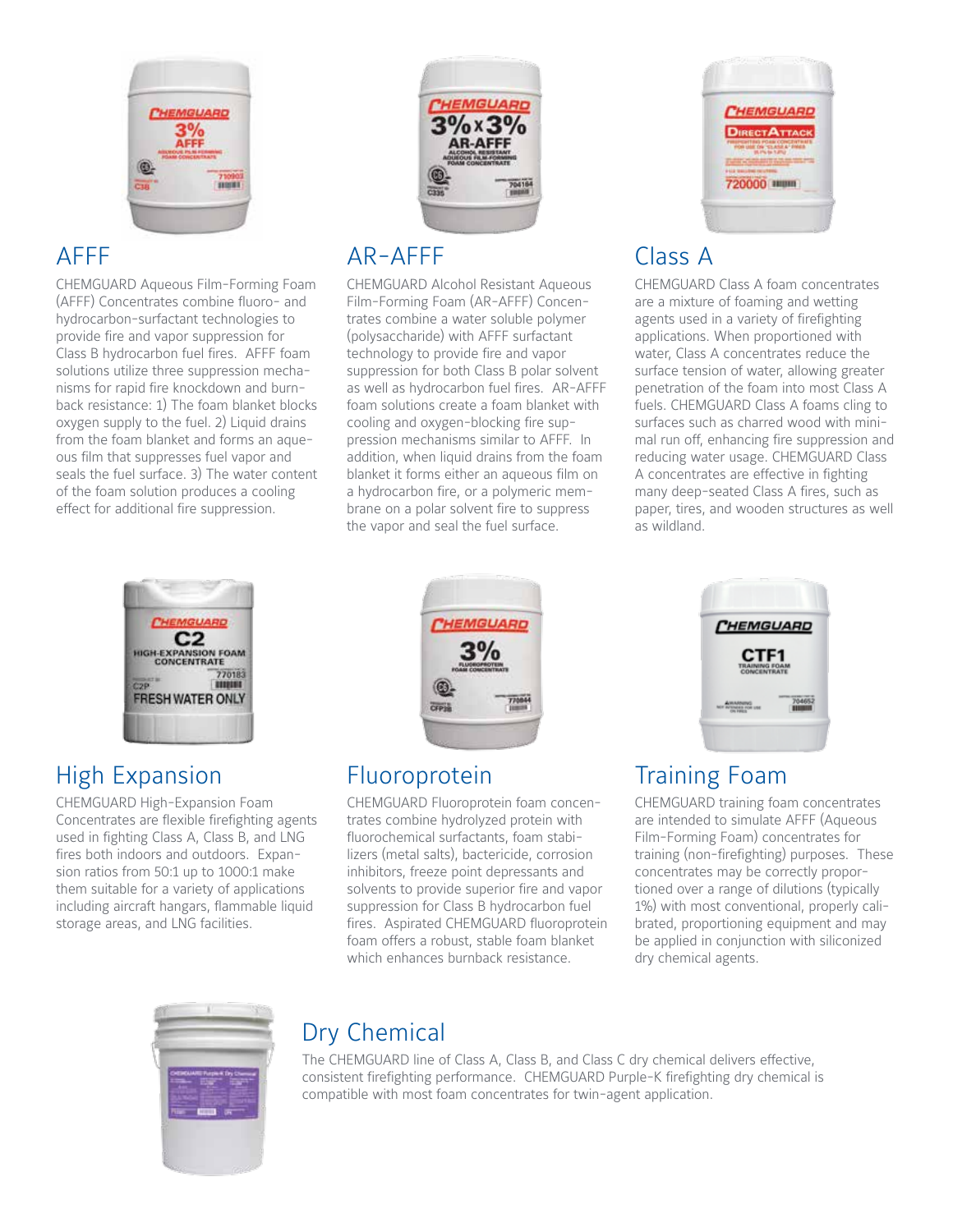# Foam Concentrate Selection Guide Based process. The telomer process pro-<br>Environmentally-mindful CHEMGUARD foam concentrate formulations contain short-chain,

C-6 fluorochemicals manufactured using a telomer-based process. The telomer process produces no PFOS, and these C-6 materials do not breakdown to yield PFOA. The fluorochemicals used in these concentrates meet the goals of the U.S. Environmental Protection Agency 2010/15 PFOA Stewardship Program and the current ECHA Directive (EU) 2017/1000.\*

|                          |                                |                    | Applications                                                                  |                           |                           |                           |                                            |                           |              |                           |                                  |                                                                                                                      | Approvals, Listings & Standards |                           |                           |              |                           |                    |                                                                             |              |              |              |              |                           |                      |              |              |
|--------------------------|--------------------------------|--------------------|-------------------------------------------------------------------------------|---------------------------|---------------------------|---------------------------|--------------------------------------------|---------------------------|--------------|---------------------------|----------------------------------|----------------------------------------------------------------------------------------------------------------------|---------------------------------|---------------------------|---------------------------|--------------|---------------------------|--------------------|-----------------------------------------------------------------------------|--------------|--------------|--------------|--------------|---------------------------|----------------------|--------------|--------------|
| <b>CHEMGUARD Product</b> |                                |                    | Municipal<br>Application / Fuel Type                                          |                           |                           |                           | Industrial<br>Application Type / Fuel Type |                           |              |                           | <b>Fixed System</b><br>Fuel Type |                                                                                                                      | UL                              |                           |                           |              | <b>FM</b>                 | US DOD<br>Mil-Spec | USDA /<br><b>USFS</b>                                                       |              | EN-1568:2008 |              |              |                           | <b>ICAO</b><br>Level | IMO 1312     |              |
| Type                     | Description /<br>Concentration | ID                 |                                                                               |                           |                           |                           |                                            |                           |              |                           |                                  | Hydrocarbon Polar Structure Wildland ARFF Aviation Marine Hydrocarbon Polar Hydrocarbon Polar UL-162 ULC-S564 UL-139 |                                 |                           |                           |              | Wetting<br>Agent          |                    | 5130   MIL-F-24385F   Spec 307a   Part 1   Part 2   Part 3   Part 4   B   C |              |              |              |              |                           |                      |              | Med B/D      |
| AR-AFFF                  | 1%x3%                          | C137               | $\mathbf{x}$                                                                  | $\mathsf{x}$              | $\mathsf{x}$              |                           | $\mathsf{x}$                               |                           |              | $\mathsf{x}$              | $\mathsf{X}$                     | $\mathbf{x}$                                                                                                         | $\mathsf{x}$                    | $\mathbf{x}$              | $\mathsf{x}$              |              |                           |                    |                                                                             |              | $\mathsf{X}$ |              | $\mathsf{X}$ | $\mathsf{x}$              |                      |              |              |
|                          | 1%x3% Low Temp                 | C137-LT18          | $\mathbf{x}$                                                                  | $\mathsf{x}$              | $\mathsf{x}$              |                           | $\mathbf{x}$                               |                           |              | $\boldsymbol{\mathsf{x}}$ | $\mathbf{x}$                     | $\mathsf{x}$                                                                                                         | $\mathsf{x}$                    | $\mathbf{x}$              | $\pmb{\times}$            |              |                           |                    |                                                                             |              |              |              |              |                           |                      |              |              |
|                          | 3%x3%                          | C335               | $\mathbf{x}$                                                                  | $\mathsf{x}$              | $\mathsf{x}$              |                           | $\mathsf X$                                |                           |              | $\mathsf{x}$              | $\mathbf{x}$                     | $\mathsf{x}$                                                                                                         | $\boldsymbol{\mathsf{X}}$       | $\boldsymbol{\mathsf{X}}$ | X                         |              |                           |                    |                                                                             |              | $\mathsf{x}$ |              | $\mathsf{x}$ | $\boldsymbol{\mathsf{X}}$ |                      |              |              |
|                          | 3%x3% Low<br>Viscosity         | C334-LV            | $\mathsf{x}$                                                                  | $\mathsf{x}$              | $\mathsf{x}$              |                           | $\mathsf{x}$                               |                           |              | $\mathsf{x}$              | $\mathbf{x}$                     | $\mathsf{x}$                                                                                                         | X                               | $\mathsf{x}$              | $\boldsymbol{\mathsf{x}}$ |              |                           | $\mathsf{x}$       |                                                                             |              |              |              | $\mathsf{x}$ | $\mathsf{x}$              |                      |              |              |
|                          | 3%x3% Low Temp                 | C337-LT13          | $\mathsf{X}$                                                                  | $\boldsymbol{\mathsf{x}}$ | $\mathsf{x}$              |                           | $\mathsf{x}$                               | $\mathsf{X}$              | $\mathsf{x}$ | $\mathsf{x}$              | $\mathbf{x}$                     | $\mathsf{x}$                                                                                                         | $\mathsf{X}$                    |                           |                           |              |                           |                    |                                                                             |              | $\mathsf{X}$ | $\mathsf{x}$ | $\mathsf{X}$ | $\boldsymbol{\mathsf{x}}$ | $\mathbf{x}$         |              | $\mathsf{x}$ |
|                          | 3%x6%                          | C364               | $\mathbf{x}$                                                                  | $\mathsf{x}$              | $\mathsf{x}$              |                           |                                            |                           |              | $\boldsymbol{\mathsf{x}}$ | $\mathbf{x}$                     | $\mathbf{x}$                                                                                                         | $\mathsf{x}$                    | $\mathbf{x}$              | X                         |              |                           |                    |                                                                             |              |              |              |              |                           |                      |              |              |
| AFFF                     | 1%                             | C1B                | $\mathsf{x}$                                                                  |                           | $\mathsf{x}$              |                           |                                            |                           |              | $\mathsf{x}$              |                                  | $\mathbf{x}$                                                                                                         |                                 | $\mathsf{X}$              | $\mathsf{x}$              |              |                           |                    |                                                                             |              |              |              |              |                           |                      |              |              |
|                          | 1% Low Temp                    | C1IB2-LT15         | $\mathsf{x}$                                                                  |                           | $\mathsf{x}$              |                           |                                            | $\boldsymbol{\mathsf{x}}$ |              | $\mathsf{x}$              |                                  | $\mathsf{x}$                                                                                                         |                                 |                           |                           |              |                           |                    |                                                                             |              | $\mathsf{x}$ |              | $\mathsf{x}$ |                           | $\mathsf{x}$         |              |              |
|                          |                                | $C1M-LT15$         | $\mathsf{x}$                                                                  |                           | $\mathsf{x}$              |                           |                                            | $\mathsf{x}$              | $\mathsf{x}$ | $\boldsymbol{\mathsf{x}}$ |                                  | $\mathbf{x}$                                                                                                         |                                 |                           |                           |              |                           |                    |                                                                             |              | $\mathsf{x}$ |              | $\mathsf{x}$ |                           | $\mathsf{x}$         |              | X            |
|                          | 3%                             | C3B                | $\mathsf{x}$                                                                  |                           | $\mathsf{x}$              |                           |                                            |                           |              | $\mathsf{x}$              |                                  | $\mathsf{x}$                                                                                                         |                                 | $\boldsymbol{\mathsf{x}}$ | $\mathsf{x}$              |              |                           | $\mathsf{x}$       |                                                                             |              |              |              |              |                           |                      |              |              |
|                          |                                | C306-MS-C          | $\boldsymbol{\mathsf{x}}$                                                     |                           | $\boldsymbol{\mathsf{x}}$ |                           | $\mathsf{x}$                               | $\mathsf{X}$              |              | $\boldsymbol{\mathsf{x}}$ |                                  | $\mathsf{x}$                                                                                                         |                                 | $\boldsymbol{\mathsf{x}}$ |                           |              |                           |                    | $\mathsf{x}$                                                                |              |              |              |              |                           |                      |              |              |
|                          |                                | C3IB2              | $\mathsf{x}$                                                                  |                           | $\mathsf{x}$              |                           | $\mathsf{x}$                               | $\mathsf{X}$              |              | $\boldsymbol{\mathsf{x}}$ |                                  | $\mathsf{x}$                                                                                                         |                                 |                           |                           |              |                           |                    |                                                                             |              |              |              |              |                           | $\mathbf{x}$         |              |              |
|                          |                                | C3IC1              | $\mathsf{x}$                                                                  |                           | $\mathsf{x}$              |                           | $\mathsf{x}$                               | $\mathsf{X}$              |              | $\mathsf{x}$              |                                  | $\mathsf{X}$                                                                                                         |                                 | $\mathsf{X}$              | $\pmb{\times}$            |              |                           |                    |                                                                             |              |              |              |              |                           |                      | $\mathbf{x}$ |              |
|                          | 3% Low Temp                    | C3B-LT29           | $\mathsf{x}$                                                                  |                           | $\mathsf{x}$              |                           |                                            | $\boldsymbol{\mathsf{x}}$ |              | $\mathsf{x}$              |                                  | $\mathsf{x}$                                                                                                         |                                 | $\mathbf{x}$              | X                         |              |                           |                    |                                                                             |              |              |              |              |                           | $\mathsf{x}$         |              |              |
|                          | 6%                             | C6B                | $\mathsf{x}$                                                                  |                           | $\boldsymbol{\mathsf{x}}$ |                           |                                            |                           |              | $\boldsymbol{\mathsf{x}}$ |                                  | $\mathsf{X}$                                                                                                         |                                 | $\boldsymbol{\mathsf{x}}$ | $\boldsymbol{\mathsf{x}}$ |              |                           |                    |                                                                             |              |              |              |              |                           |                      |              |              |
|                          |                                | C606-MS-C          | $\boldsymbol{\mathsf{x}}$                                                     |                           | $\mathsf{x}$              |                           | $\mathsf{x}$                               | $\mathsf{x}$              |              | $\boldsymbol{\mathsf{x}}$ |                                  | $\mathsf{x}$                                                                                                         |                                 | $\boldsymbol{\mathsf{x}}$ |                           |              |                           |                    | $\mathsf{x}$                                                                |              |              |              |              |                           |                      |              |              |
|                          |                                | C6IB2              | $\mathsf{x}$                                                                  |                           | $\mathsf{x}$              |                           | $\mathsf{x}$                               | $\boldsymbol{\mathsf{x}}$ |              | $\boldsymbol{\mathsf{x}}$ |                                  | $\mathsf{x}$                                                                                                         |                                 |                           |                           |              |                           |                    |                                                                             |              |              |              |              |                           | $\mathbf{x}$         |              |              |
|                          |                                | C6IC1              | $\mathsf{x}$                                                                  |                           | $\mathsf{x}$              |                           | $\mathsf{x}$                               | $\boldsymbol{\mathsf{x}}$ |              | $\boldsymbol{\mathsf{x}}$ |                                  | $\mathsf{x}$                                                                                                         |                                 | $\mathsf{X}$              | X                         |              |                           |                    |                                                                             |              |              |              |              |                           |                      | $\mathsf{x}$ |              |
| Class B/A                | 3% / 0.1-0.5%                  | DEEPATTACK         | $\mathsf{x}$                                                                  |                           | $\mathsf{x}$              | $\mathsf{x}$              |                                            |                           |              | $\mathsf{x}$              |                                  |                                                                                                                      |                                 | $\mathsf{x}$              | X                         |              | $\boldsymbol{\mathsf{x}}$ |                    |                                                                             |              |              |              |              |                           |                      |              |              |
| Class A                  | $0.1 - 1\%$                    | DIRECTATTACK       |                                                                               |                           | $\mathsf{x}$              | $\mathsf{x}$              |                                            |                           |              |                           |                                  |                                                                                                                      |                                 |                           |                           |              |                           |                    |                                                                             | $\mathsf{x}$ |              |              |              |                           |                      |              |              |
|                          | $0.1 - 1\%$                    | CLASS-A PLUS       |                                                                               |                           | $\mathsf{x}$              | $\boldsymbol{\mathsf{x}}$ |                                            |                           |              |                           |                                  |                                                                                                                      |                                 |                           |                           |              |                           |                    |                                                                             |              |              |              |              |                           |                      |              |              |
|                          | $0.1 - 1\%$                    | CHEMATTACK         |                                                                               |                           | $\mathsf{x}$              | $\mathsf{x}$              |                                            |                           |              |                           |                                  |                                                                                                                      |                                 |                           |                           |              |                           |                    |                                                                             |              |              |              |              |                           |                      |              |              |
|                          | 0.1-1% CAFS                    | EXTREME<br>Class A |                                                                               |                           | $\boldsymbol{\mathsf{x}}$ | $\boldsymbol{\mathsf{x}}$ |                                            |                           |              |                           |                                  |                                                                                                                      |                                 |                           |                           |              |                           |                    |                                                                             |              |              |              |              |                           |                      |              |              |
| High-Expansion           | 2% Fresh Water                 | C <sub>2</sub>     | $\mathsf{x}$                                                                  |                           | $\mathsf{x}$              |                           |                                            | $\boldsymbol{\mathsf{x}}$ |              | $\mathsf{x}$              |                                  | $\mathsf{x}$                                                                                                         |                                 |                           |                           | $\mathbf{x}$ |                           |                    |                                                                             |              |              |              |              |                           |                      |              |              |
|                          | 2% Salt Water                  | C <sub>2</sub> S   | $\mathbf{x}$                                                                  |                           | $\mathsf{x}$              |                           |                                            |                           |              | $\mathsf{x}$              |                                  | $\mathsf{x}$                                                                                                         |                                 |                           |                           |              |                           |                    |                                                                             |              |              |              |              |                           |                      |              |              |
|                          | 2% XTRA                        | CX                 | $\mathsf{x}$                                                                  |                           | $\mathsf{x}$              |                           |                                            |                           |              | $\mathsf{x}$              |                                  | $\mathsf{x}$                                                                                                         |                                 |                           |                           |              |                           |                    |                                                                             |              |              |              |              |                           |                      |              |              |
| Fluoroprotein            | 3%                             | CFP3B              | $\mathsf{x}$                                                                  |                           | $\mathsf{x}$              |                           |                                            |                           | $\mathsf{x}$ | $\mathsf{x}$              |                                  | $\mathsf{x}$                                                                                                         |                                 | $\mathsf{x}$              | $\boldsymbol{\mathsf{x}}$ |              |                           |                    |                                                                             |              | $\mathsf{x}$ |              | $\mathsf{X}$ |                           |                      |              | $\mathsf{x}$ |
|                          | 6%                             | CFP6B              | $\mathsf{x}$                                                                  |                           | $\mathsf{x}$              |                           |                                            |                           |              | $\mathsf{x}$              |                                  | $\mathbf{x}$                                                                                                         |                                 | $\mathbf{x}$              | X                         |              |                           |                    |                                                                             |              | $\mathsf{x}$ |              | $\mathbf{x}$ |                           |                      |              |              |
|                          | 3%x3%                          | CFPAR331-LT15      | $\mathsf{x}$                                                                  |                           | $\mathsf{x}$              |                           |                                            | $\boldsymbol{\mathsf{x}}$ | $\mathsf{x}$ | $\mathsf{x}$              | $\mathbf{x}$                     | $\mathsf{x}$                                                                                                         | $\mathbf{x}$                    |                           |                           |              |                           |                    |                                                                             |              | $\mathsf{x}$ |              | $\mathsf{x}$ | $\mathsf{x}$              | $\mathsf{x}$         |              | $\mathbf{x}$ |
| <b>Training</b>          | <b>Training Foam</b>           | CTF1               | For Training Purposes Only - Not Intended for Actual Firefighting Application |                           |                           |                           |                                            |                           |              |                           |                                  |                                                                                                                      |                                 |                           |                           |              |                           |                    |                                                                             |              |              |              |              |                           |                      |              |              |

\*Approvals and listings may be confirmed via respective 3rd party approval website and/or by contacting CHEMGUARD technical service support.

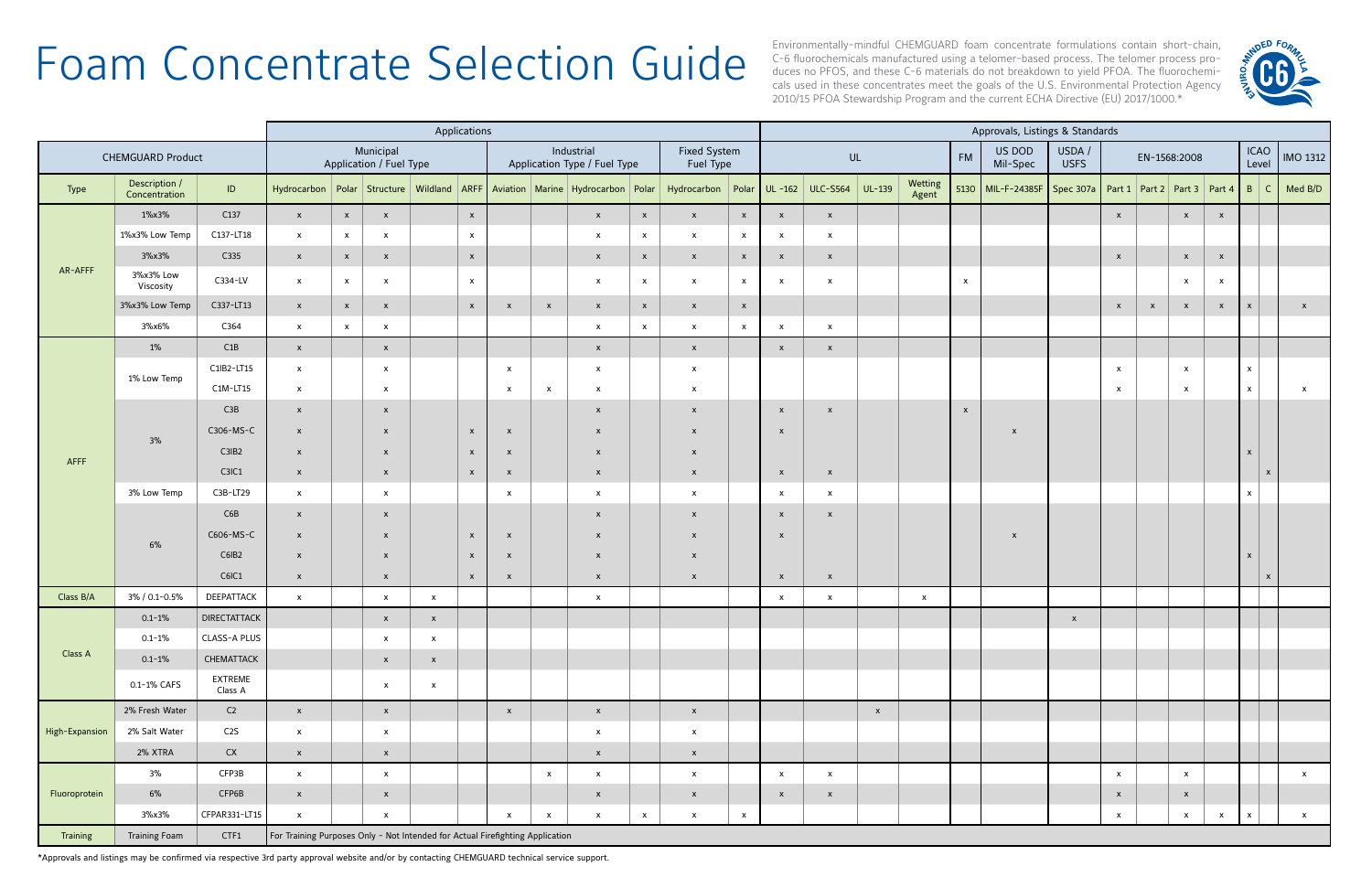

## Foam Equipment

CHEMGUARD portable firefighting equipment offers the knockdown capacity needed for a wide array of challenges – from fuel spills at tank farms to aviation emergency response. With a wide variety of nozzles, eductors, generators, foam carts and trailers, CHEMGUARD foam equipment provides durable and targeted foam dispersal and application.

#### Handline Nozzles

CHEMGUARD adjustable, constant-flow and low/medium/ high-expansion handline nozzles provide a wide range of flexible flow-control options. Applicable for use with AR-AFFF, AFFF, Class B/A, and Class A foam concentrates, these handline nozzles provide excellent foam expansion for quick fire knockdown and suppression. Constructed from brass or anodized black aluminum, CHEMGUARD nozzles offer a full array of discharge patterns, including:

- Adjustable
- Constant-Flow
- Low/Med/High-Expansion

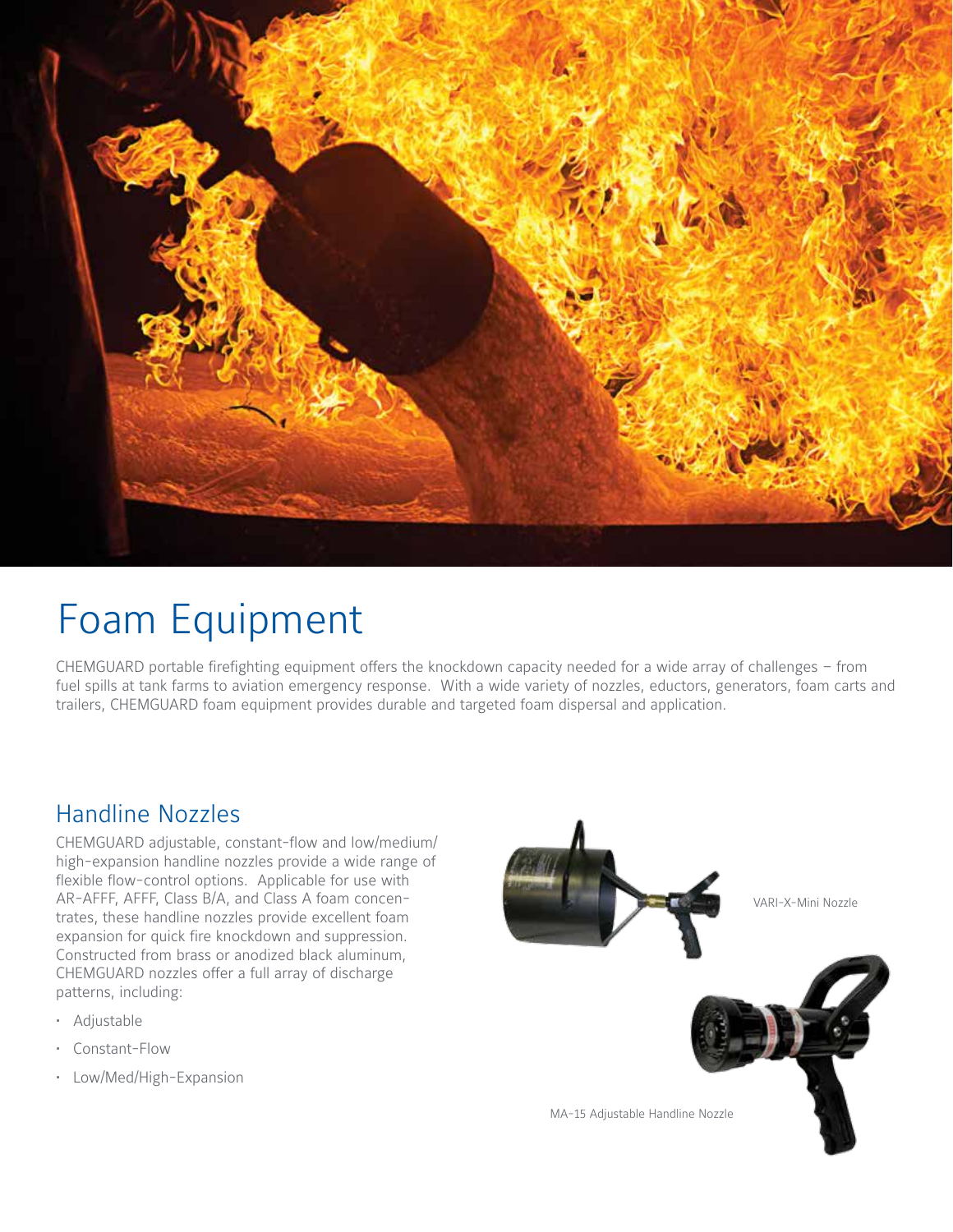#### **Eductors**

CHEMGUARD in-line eductors provide a cost-effective method for metering foam concentrate into a water stream. Constructed of corrosion-resistant brass, these eductors enable variable metering at 0%, .5%, 1.0%, 3.0% and 6.0%. The CHEMGUARD in-line eductor system includes the metering valve and an 8-foot pickup-hose assembly.



#### Portable Generators

CHEMGUARD portable high-expansion foam generators are compact, lightweight and water-powered so no electrical power is required, making them ideal for use on the fire ground. UL listed and CE marked, CHEMGUARD portable high-expansion foam generators are flexible tools for firefighting in confined spaces or inaccessible areas such as basements, ship-board applications, or mines.



In-Line Eductor CES95

#### Foam Carts

CHEMGUARD mobile foam carts feature reinforcedfiberglass tanks compatible with most firefighting foam concentrates. Each foam cart includes an in-line eductor, handline nozzle, and rubber-lined, single-jacket fire hose.

#### Foam Trailers

Self-contained CHEMGUARD single-, dual- and triple-tote foam trailers are designed to provide fire suppression and vapor control for demanding applications. The tote trailers may be customized with various options for inlet connections, foam concentrate pumps and piping, proportioning equipment, and self-educting nozzles.